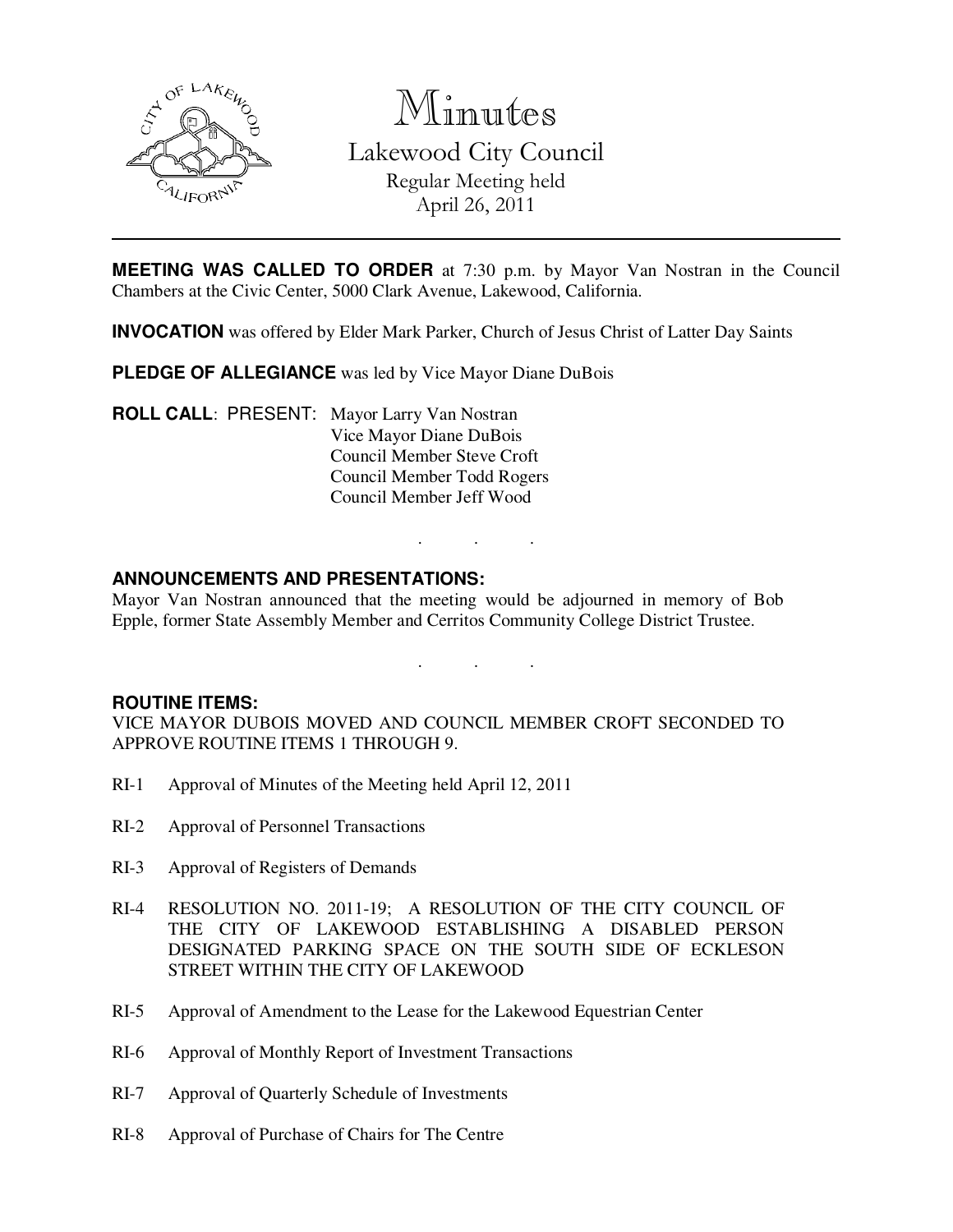City Council Minutes April 26, 2011 Page 2

#### **ROUTINE ITEMS:** Continued

RI-9 Authorization to Release Subdivision Improvement Bonds for Tract Map No. 53949

#### UPON ROLL CALL VOTE, THE MOTION WAS APPROVED:

AYES: COUNCIL MEMBERS: Rogers, Croft, Wood, DuBois and Van Nostran NAYS: COUNCIL MEMBERS: None

# **1.1 • ORDINANCE NO. 2011-3; APPROVING A SPECIFIC PLAN FOR 4900 AND 4970 CLARK AVENUE**

. . .

ORDINANCE NO. 2011-3; AN ORDINANCE OF THE CITY COUNCIL OF THE CITY OF LAKEWOOD ADOPTING THE CIVIC CENTER SPECIFIC PLAN was read by title by Mayor Van Nostran.

Mayor Van Nostran opened the public hearing at 7:35 p.m. and called for anyone in the audience wishing to address the City Council on this matter. There was no response.

COUNCIL MEMBER ROGERS MOVED AND COUNCIL MEMBER CROFT SECONDED TO WAIVE FURTHER READING AND ADOPT ORDINANCE NO. 2011-3. UPON ROLL CALL VOTE, THE MOTION WAS APPROVED:

AYES: COUNCIL MEMBERS: Rogers, Croft, Wood, DuBois and Van Nostran NAYS: COUNCIL MEMBERS: None

# **3.1 • CONTRIBUTION FOR THE LOS CERRITOS CHANNEL METALS TOTAL MAXIMUM DAILY LOAD (TMDL)**

. . .

Public Works Director Lisa Rapp displayed slides and gave a presentation based on the report in the agenda. She stated that Lakewood was part of a regional group working through the Gateway Cities Council of Governments (COG) to develop an implementation plan for the Los Cerritos Channel Metals Total Maximum Daily Load (TMDL) to reduce the levels of copper, lead and zinc in the runoff. She advised that the costs for compliance with the TMDL were shared by the seven affected cities and Caltrans, with a payment required at this time. It was the recommendation of staff that the City Council approve a payment for the Lakewood share of the project, to date, in an amount of \$106,788.26 from the General Fund.

Responding to a question from Vice Mayor DuBois, Ms. Rapp stated that working through the COG was very advantageous for the City as it allows the participating cities to share the cost of consultants in areas where the cities lacked necessary technical expertise.

Ms. Rapp responded to questions from Council Member Rogers by stating that since these were regulations coming down from the U.S. Environmental Protection Agency, it was hoped that a funding source would be identified, as compliance was very expensive for everyone involved, and that with the next year, we would have a clearer picture of the timeframe and requirements ahead.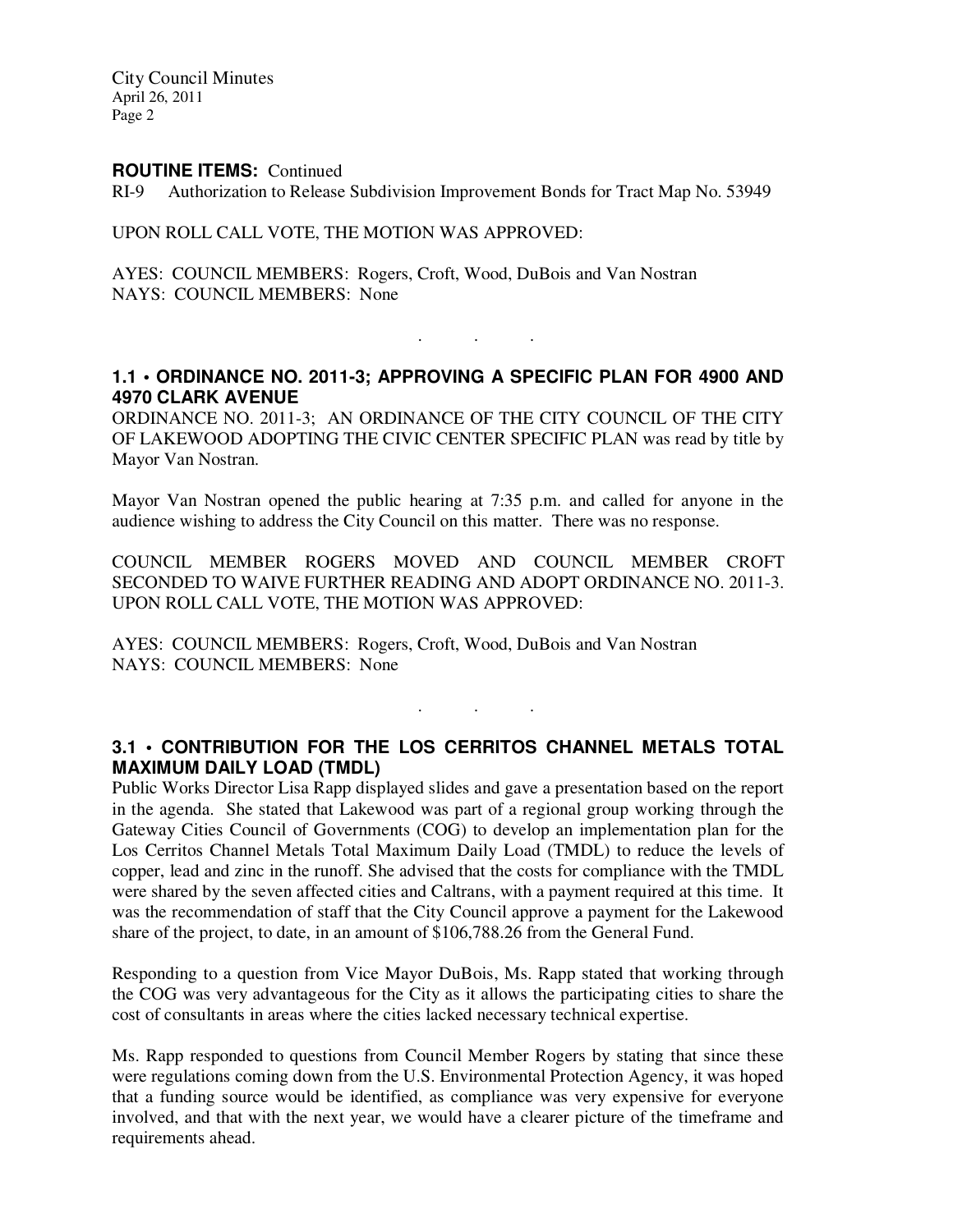### **3.1 • CONTRIBUTION FOR THE LOS CERRITOS CHANNEL METALS TOTAL MAXIMUM DAILY LOAD (TMDL)** - Continued

Council Member Croft observed that the timetable in the consent decree was quickly approaching. Ms. Rapp stated that the City would not be considered in violation as long as we were working with the EPA and showing effort.

VICE MAYOR DUBOIS MOVED AND COUNCIL MEMBER WOOD SECONDED TO APPROVE STAFF'S RECOMMENDATION. UPON ROLL CALL VOTE, THE MOTION WAS APPROVED:

. . .

AYES: COUNCIL MEMBERS: Rogers, Croft, Wood, DuBois and Van Nostran NAYS: COUNCIL MEMBERS: None

# **3.2 • STATEWIDE WATER SUPPLY UPDATE**

Water Resources Director Jim Glancy displayed slides and made a presentation based on the report in the agenda. He stated the Governor had declared an official end to the drought in California. He reported that the State's reservoirs were near maximum capacity, the snowpack was at 165 percent of average for the season, and the Metropolitan Water District would not be restricting deliveries. He noted that since there were still regulatory restrictions and State mandates which required a reduction in per capita water use by 20 percent in the year 2020, continued conservation was necessary. He concluded by issuing a reminder of the rebate program available for landscape water conservation devices. It was the recommendation of staff that the City Council direct staff to continue to promote water conservation in an effort to meet the mandate to reduce water use by 20 percent per capita by 2020.

Council Member Croft stated that with the drought over, the issue of water storage would not be a priority, even though a couple of dry years could mean water shortages again. He stressed the importance of continuing to work on the long-term issue of water storage.

Council Member Rogers stated that it was frustrating that in a time of plenty, so much surplus water was left to go out to the ocean for lack of storage. He noted that the technology existed to store more water underground, but that politics kept getting in the way. He inquired if there was any movement on the State level toward water storage. Mr. Glancy responded by stating the Association of California Water Agencies (ACWA) had a blueprint out for a proposed aqueduct system of tunnels that would move water through the Sacramento bay delta while preserving the ecosystem, but that there was not much interest at present.

COUNCIL MEMBER CROFT MOVED AND COUNCIL MEMBER WOOD SECONDED TO APPROVE STAFF'S RECOMMENDATION. UPON ROLL CALL VOTE, THE MOTION WAS APPROVED:

AYES: COUNCIL MEMBERS: Rogers, Croft, Wood, DuBois and Van Nostran NAYS: COUNCIL MEMBERS: None

. . .